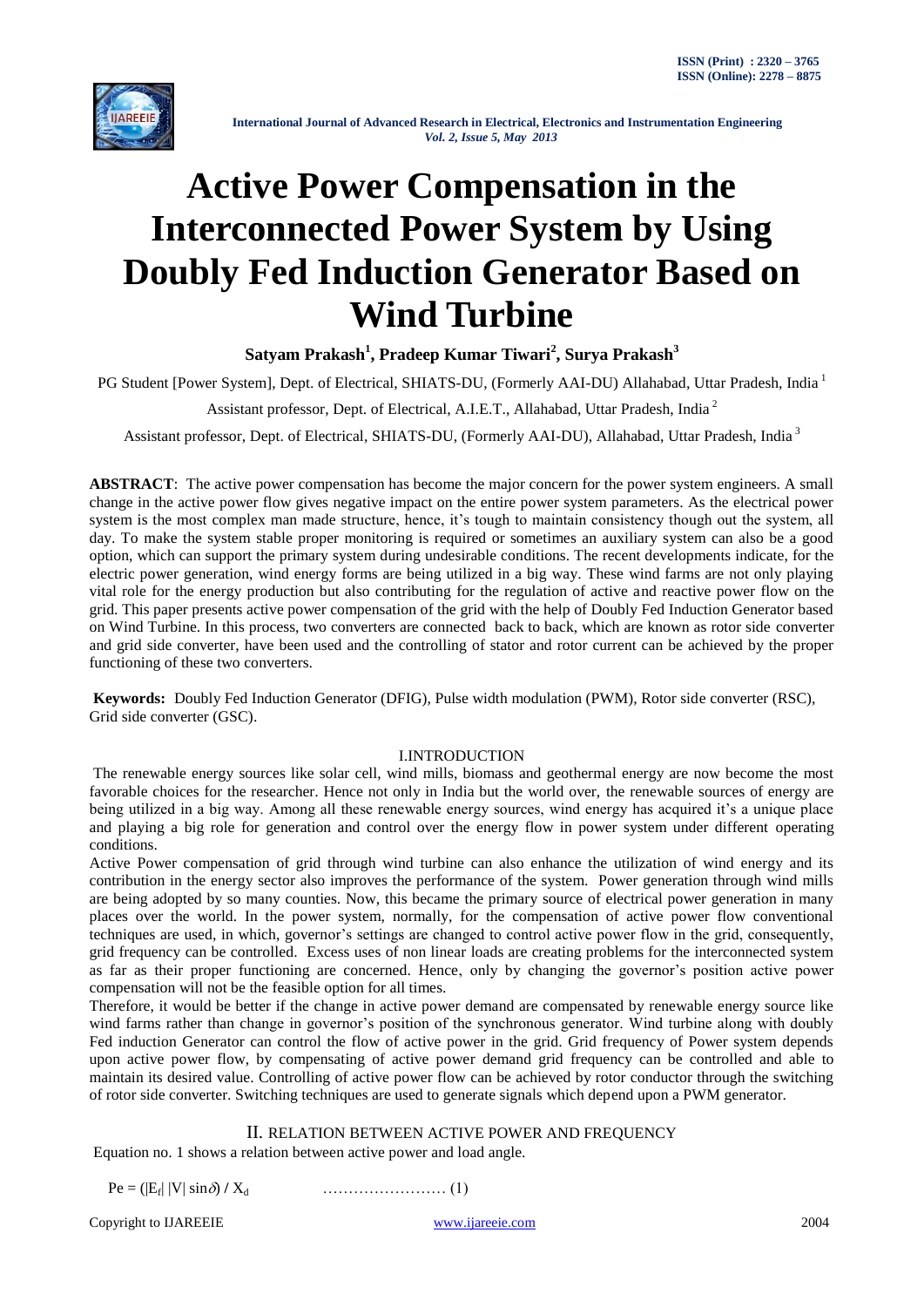



Equation no. 2 shows a relation between reactive power and load angle. Qe = (|V| (Xd-Xq) sin2) / 2 X<sup>d</sup> Xq ……………… (2)

Fig.1 shows the relation between load angle and active power flow in power system. Load angle represents the relative motion between rotating rotor flux at rotor speed  $\omega_r$  and rotating stator flux which is revolving at the synchronous speed  $\omega_s$ , in case when machine working as generator, rotating rotor flux leads to stator flux by load angle and to compensate the active power demand change in the governor's position is took place by which rate of steam flow can be changed, hence, there is a change in the mechanical power which is to be developed in the rotor, consequently, the active power regulation will be done. [9]

As the active power demand at load side increases or decreases, corresponding change occurs in the frequency of the grid because rotor still responding according to the previous active power demand, therefore, relative angular speed between rotor flux and stator flux will also be changed by load angle,  $\delta$ . Hence, there must be changed in the governor's position as the new demand. [1].

In case, when the change in active power demand does not affect governor's position, this is the time when generating station operates at maximum optimum condition of working. This technique can be achieved by compensating of active power though renewable energy sources like wind turbine. Hence, the support of wind turbine to balance the active power demand of system will be more suited as compare to change in position of governor.

# A. MODEL OF WIND TURBINE

# III. MODELLING OF DFIG

This part of the system is directly attached with wind and convert wind energy into rotating mechanical energy of turbine. This part equipped with wind blade, these blades are designed to obtain unequal pressure. At the adjacent side of wind blade when air passes and creates force to move blades at particular direction which causes rotational motion and shaft which connect gear box and wind blade is given equation as

Pm = 1/2CpR 2V 3 ....................................... (3)

This developed mechanical power supply to the rotor shaft due to coupling between rotor and gear box. This mechanical power develop can control by pitching of wind on the blade this pitching can be controlled by controlling of pitching angle of blade. Thus, developed mechanical power can be controlled adjusted by pitching angle.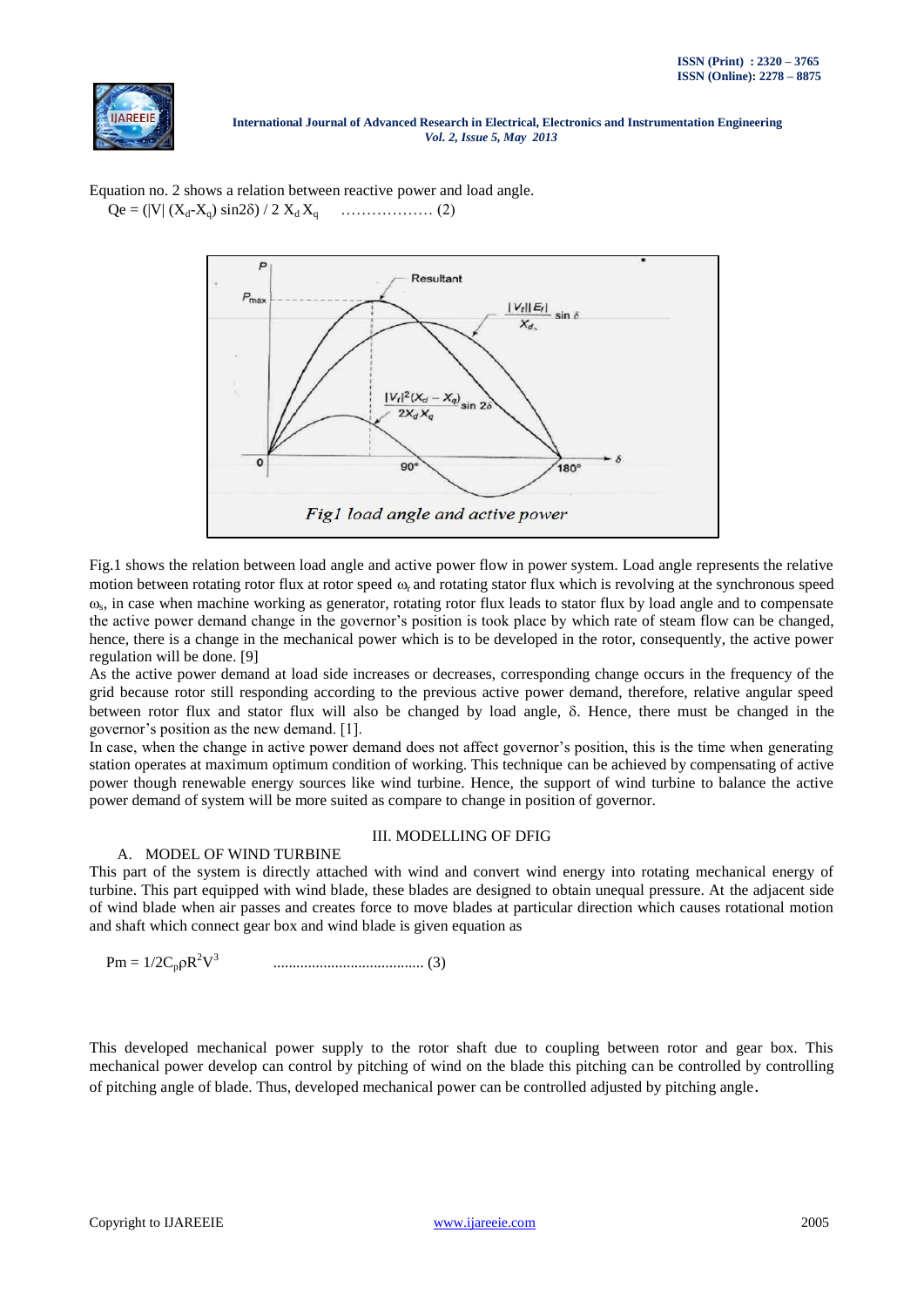



By controlling the pitching angle the speed of the turbine can be regulated and made it as suitable as like a conventional synchronous generator for compensating active power demand.

B. MODEL FOR DOUBLY FED INDUCTION GENERATOR

Doubly Fed Induction machine is an induction machine which has four mode of operation where it can work as a generator and as a motor in both positive slip and negative slip region.

Both stator and rotor of DFIG are connected with the grid where Stator winding is directly connected while, rotor winding is also connected with grid via a back to back 3 phase voltage source converters. A capacitor of high rating  $(C_{dc})$  connects these two converters and power is flowing through these winding depends upon torque and flux developed in machine [8].

The back to back converter is having two converters. One of these converters is connected to the grid side which is known as grid side converter (GSC) and the other converter is connected to the rotor side which is known as rotor side converter (RSC) [8].

Grid side converter controls reactive power flow during the fault condition and maintains the voltage of DC link capacitor during normal operating condition. Hence, grid side converter acts as a rectifier during normal operating condition and as an inverter during fault condition. Rotor side converter control active power and reactive power flow in DFIG by application of vector control method [11].

As grid frequency depends upon active power flow and grid voltage depends upon reactive power flow. By controlling active and reactive power flow we can control the frequency and voltage of gird.

To study the control of three phase current one method is applied in which 3 phase grid currents  $i_a$ , $i_b$ , $i_c$  are converted into direct axis current  $i_d$  and quadeture axis current  $i_d$ .

This method is known as vector control method. The main idea behind this vector control method of an induction motor is to control the torque and flux of the induction machine as same as in DC machine [2].

$$
\text{Iqs}_{1ds} = (2/3) \frac{\sin 6s}{\cos 6s} \frac{\sin 6s - 2\pi}{3} \frac{\sin 6s + 2\pi}{3} \frac{1a}{1b} \text{ .......}
$$
\n(4)

In vector control method, the torque and flux of the motor is controlled, independently. To achieve this magnitude and phase of rotor current are controlled by the pair of DC link capacitor and rotor side converter. By controlling the switching, power switches are connected to the converter, the direct axis current  $(I_d)$  and quadreture axis current  $(I_q)$ can be controlled, so active and reactive power developed in doubly Fed induction Generator can also be controlled. These signals used for switching of power switches and are obtained by pulse width modulation generator [3].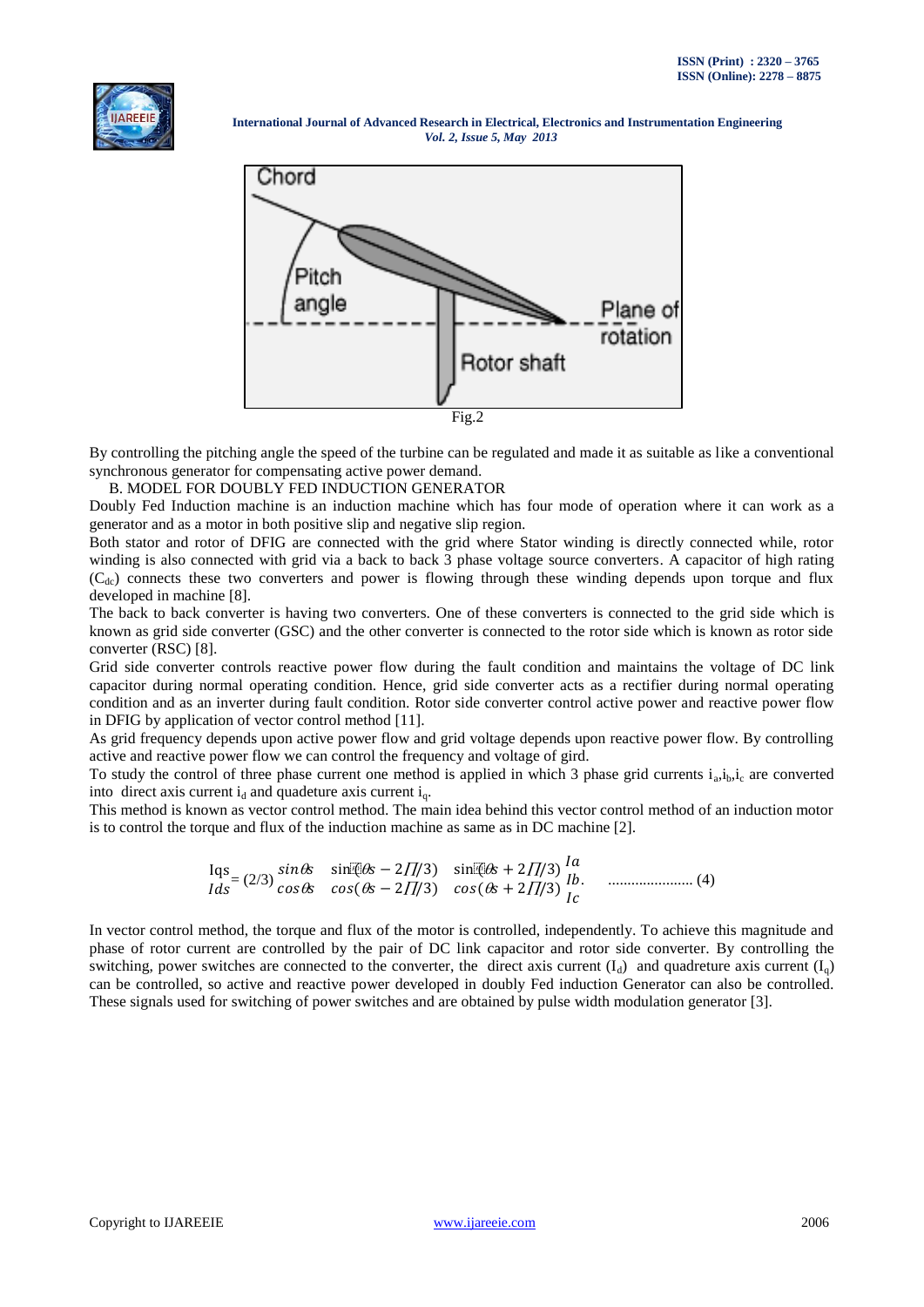



# IV. MATHEMATICAL MODELING OF DFIG

Active power of rotor P<sub>r</sub> and active power of stator P<sub>s</sub> are related with the mechanical torque and speed of rotor  $\omega$ <sub>r</sub> as well as stator flux field  $\omega$ , as

| $P_r = T_m^* \omega_r$    | $\ldots$ (5) |  |
|---------------------------|--------------|--|
| $P_s = T_{em}^* \omega_s$ |              |  |

In lossless condition

 $T_m = T_{em}$ 

But

 $P_r = P_s - P_r$  $T_{em}^* \omega_s$  -  $T_m^* \omega_r$  $=$  S  $P_s$ ……………………………… (7)

Where S = (s - r) / s ………………………………… (8)

Torque equations

Tem = (3 / 2) (P / 2) [ $\Psi_{ds}$  i<sub>qs</sub> -  $\Psi_{qs}$  i<sub>ds</sub>]  $=$  (3/2) (P/2) [  $\Psi_{dr}$  i<sub>qr</sub> -  $\Psi_{qr}$  i<sub>dr</sub>] = (3 / 2) (P / 2) Lm [ dr iqr - qr ids] ….…………(9)

Ratting of wind turbine based doubly fed induction generator is 7500VA, 440 V.

# V. OPERATION OF WIND TURBINE BASED DFIG SYSTEM

Doubly fed induction generator basically operates in four mode of operation [10]

- 1. Positive slip generating mode of operation for first quadrant operation. In this mode of operation speed of rotor is less than stator flux speed and flow of power is from DFIG to grid.
- 2. Negative slip generating mode of operation for second quadrant operation. In this mode of operation speed of rotor is more than stator flux speed and flow of power is from DFIG to grid.
- 3. Positive slip motoring mode of operation for third quadrant operation. In this mode of operation speed of rotor is less than stator flux speed and flow of power is from grid to DFIG.
- 4. Negative slip motoring mode of operation for forth quadrant operation. In this mode of operation speed of rotor is more than stator flux speed and flow of power is from grid to DFIG.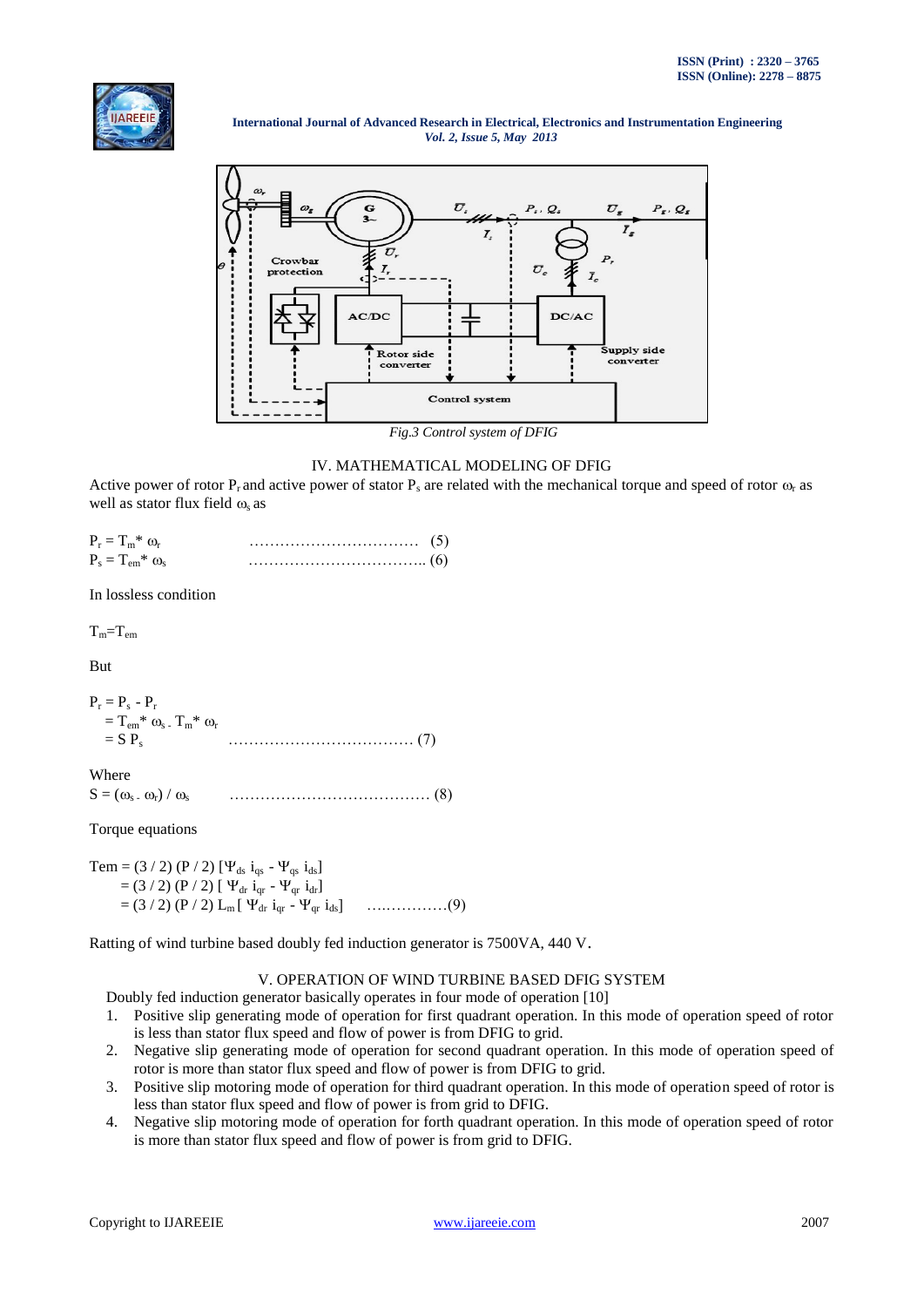



The direction of power flow either from DFIG to grid in generating mode operation or from grid to DFIG in motoring mode operation, can be controlled by switching of power switches, which are connected at the rotor side converter during normal operating condition. Therefore, for changing modes of operation of DFIG require switching action.

To control the active power flow by DFIG consider equation 1. This equation relates direct axis reactance and active power flow in grid via DFIG. Active power generation and direct axis reactance are inversely proportional. Here, current in direct axis path is considered as direct axis current, which have inversely proportional to the direct axis reactance. On the basis of above discussion direct axis current and active power are related and proportional with each other. Thus, to regulate the active power flow in the circuit the controlling over direct axis current must be taken place.

Active power and reactive power flow of grid and measurement and output are given in equation no. 10 and 11. [6]

| $P_e = (3)^{0.5}$ V I cos $\Phi$ |  |
|----------------------------------|--|
| $Q_e = (3)^{0.5}$ V I sin $\Phi$ |  |

Mathematical conversion of vector control method and active and reactive power flow in stator winding direct axis current ( $I_{ds}$ ) and quadeture axis ( $I_{gs}$ ) current are given in equations, mentioned bellow. [6]

| $P_s = V_{ds} i_{ds} + V_{qs} i_{qs}$ |  |
|---------------------------------------|--|
| $Q_s = V_{qs} i_{ds} - V_{ds} i_{qs}$ |  |

Similarly, equation no. 14 and 15 are shown direct axis rotor quantities and quadeture axis rotor quantities and active and reactive power of rotor. [6]

| $P_r = V_{dr} i_{dr} + V_{qr} i_{qr}$ |               |
|---------------------------------------|---------------|
| $Q_r = V_{qr} i_{dr} - V_{dr} i_{qr}$ | $\ldots$ (15) |

The overall active power and reactive power generation of DFIG can be controlled by controlling direct axis quantities and quadeture axis quantities. This paper mainly concern to active power compensation. Hence, all control methodology is applicable to direct axis quantities only.

#### VI. CONTROLLING OF FREQUENCY BY WIND TURBINE BASED DOUBLY FED INDUCTION GENERATOR

The controlling of active power generation of DFIG is based on PID controller. In first step of controlling actual value of active power of grid  $(P<sub>g</sub>)$  is compared with new demands of active power  $(P<sub>d</sub>)$ . This comparison provides error signal, which is known as active power error  $(P_e)$ . This error signal is fed into the PID controller.

Output of PID controller provides required value of active power. For the calculation, the error signals have been generated by comparison of the actual value of active power to demand value of active power.  $P_r$  is fed into a mathematical calculation in which value of line current is calculated. This value of line current is required for compensation of change in active power of grid and demand.

The value of line current  $(I_r)$  is again entered into a mathematical calculation of vector controlling method through which exact values of direct axis current  $(I_{dr})$  and quadeture axis current are obtained.

The actual value of grid current is fed for mathematical calculation of vector controlling method by which actual value of direct axis grid current  $(I_{dg})$  and quadeture axis grid current  $(I_{gg})$  can be calculated. The value of direct axis grid current  $(I_{\text{de}})$  is then compared with requires value of direct axis current  $(I_{\text{dr}})$ . The output of this comparison provides direct axis error current  $(I_{de})$ . This error signal sends to the PID controller and generates final value of direct axis current  $(I_{\text{dcon}})$ .

Now, the final value of direct axis current ( $I_{\text{dcon}}$ ) and quadeture axis grid current ( $I_{\text{qg}}$ ) are then fed into mathematical calculation of 2 axis to 3 phase conversion. Thus, the overall outcome of this conversion gives require value of three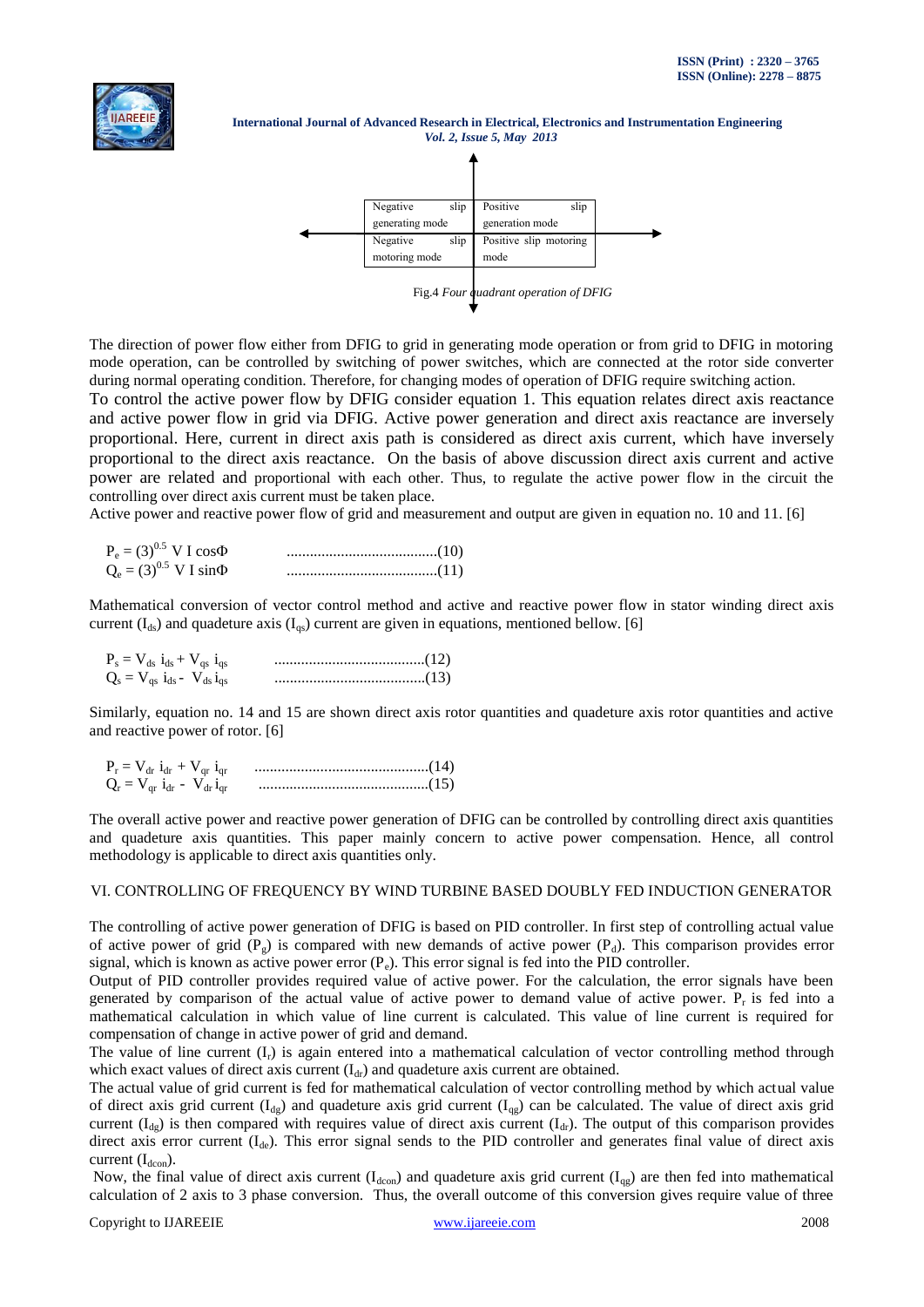

phase current. Value of 3 phase is fed into a bus selector and then into PWM generator where require signals are generated to give proper switching of power switches which are connected to the rotor side converter.

V. RESULT AND DISCUSSION The DFIG used 7500 VA 440V, nominal parameters. The response of doubly fed Induction Generator for rotor current

# in three phase quantities  $(i_a, i_b, i_c)$  is shown in fig.5 and in d-q reference frame is shown in fig.6. *Fig.5 Wave form of three phase rotor current*  $(i_a, i_b, i_c)$ (Rotor current in loub)  $\overline{\mathbf{0}}$  $02$  $\mathbf{u}$  $06$ (Rotor current id (pu)  $02\,$  $\mathbb{U}$  $06$  $08$  $\mathbf{1}$

*Fig.6 Wave form of three phase rotor current*  $(i_a, i_q)$ 

The value of rotor current which are shown in figures 5  $\&$  6 are injected to rotor circuit of the DFIG and hence, the flux generated by rotor circuit is controlled. As the command provide to rotor side converter by controller circuit. Similarly, the three phase stator current  $(I_a I_b I_c)$  is shown in fig.8 in per unit.

The responses of three phase rotor current have become stable, the settling time is also reduced by using controller and the oscillations are also damped out. The electromagnetic torque is now become constant after specific marginal time.